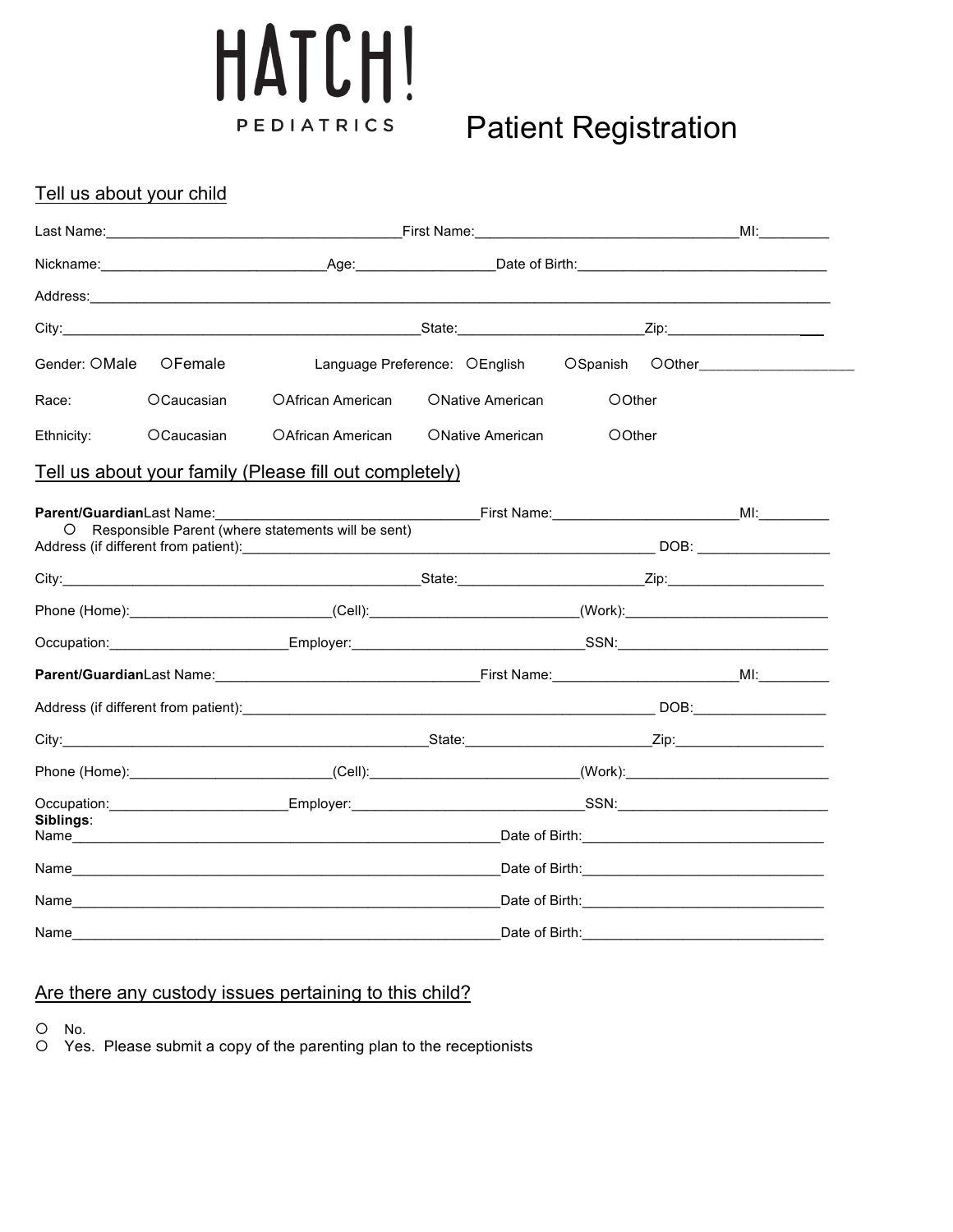#### Who should we call in case of emergency? (Someone other than Parent/Guardian)

| Last Name:               | First Name: |         | MI: |
|--------------------------|-------------|---------|-----|
| Phone (Home):            | $(Cell)$ :  | (Work): |     |
| Relationship to Patient: |             |         |     |

#### Will insurance be used for today's visit?

 $O$  No. The visit will be paid for today.

¡ Yes. Please provide the receptionist with your insurance card. If you are covered by multiple insurance companies, indicate which is primary, secondary, etc.

Hatch Pediatrics accepts most major insurance plans. Check with the receptionist for more information.

#### Privacy Policy (Please mark all that apply)

¡ I acknowledge that I have received the Hatch Pediatrics Notice of Privacy Policy.

¡ I authorize Hatch Pediatrics to contact me regarding my child's appointment, health information, lab results, billing problems or any other situation relating to my child's healthcare.

¡ I authorize Hatch Pediatrics to leave a detailed message regarding my child's healthcare. Mark all that apply: OWith the following individual(s): <br>
Phone:

#### Authorization to Treat in Absence of Parent or Guardian (optional)

O I authorize my child to be brought to Hatch Pediatrics by **Department of the set of the set of the set of the set of the set of the set of the set of the set of the set of the set of the set of the set of the set of the** be treated, and I agree to be responsible for the cost of such care.

#### Agreement to Pay

¡ I authorize the release of my child's medical records to my health plan, insurance company, or Medicaid, as applicable, for payment. **I request that my health plan, insurance company, or Medicaid, as applicable, make payment for services I receive at Hatch Pediatrics directly to Hatch Pediatrics, LLC.** I understand that I am responsible for payment for any services that are not covered by any health plan, insurance company, or Medicaid, including co-payments and deductibles. I understand **co-payments are due prior to my child being seen**. I understand that if my child does not have health insurance, or if I do not mark this circle, I will be responsible for payment which is due at the end of each visit. For any balance that remains unpaid 60 days after the date of service, I agree to pay 1.5% monthly interest charges (18% APR). Should any balance be referred to a collection agency due to default on payment, all costs of collections up to 50% of the balance, including attorney/court costs, will be added to the balance of my account

By signing below, I am confirming that I understand and consent to the assignment of benefits, payment responsibility, treatment(s), and disclosures above.

|                    |                                                                                                               |                                                           |                                                                                  | Date:                                                                                                        |  |  |
|--------------------|---------------------------------------------------------------------------------------------------------------|-----------------------------------------------------------|----------------------------------------------------------------------------------|--------------------------------------------------------------------------------------------------------------|--|--|
|                    | Signature: All the state of the state of the state of the state of the state of the state of the state of the |                                                           |                                                                                  |                                                                                                              |  |  |
|                    | Relationship to patient:                                                                                      | <b>OParent</b>                                            | OGuardian                                                                        | OOther:                                                                                                      |  |  |
|                    |                                                                                                               |                                                           |                                                                                  | Thank you for choosing our practice for the care of your child. How did you hear about us? Please check one: |  |  |
| $\circ$<br>$\circ$ | Hatch! website                                                                                                |                                                           |                                                                                  | Referred by another health care provider, if so which provider                                               |  |  |
| $\Omega$           | Word of mouth                                                                                                 |                                                           |                                                                                  |                                                                                                              |  |  |
| $\circ$            |                                                                                                               |                                                           |                                                                                  | Referred by friend/family, if so please list name ______________________________                             |  |  |
| $\circ$            | Montana Parent magazine                                                                                       |                                                           |                                                                                  |                                                                                                              |  |  |
| $\circ$            |                                                                                                               |                                                           | Other Internet/online site, if so please list __________________________________ |                                                                                                              |  |  |
| $\circ$            | Other                                                                                                         | <u> 1989 - Johann John Stone, mensk politik (d. 1989)</u> |                                                                                  |                                                                                                              |  |  |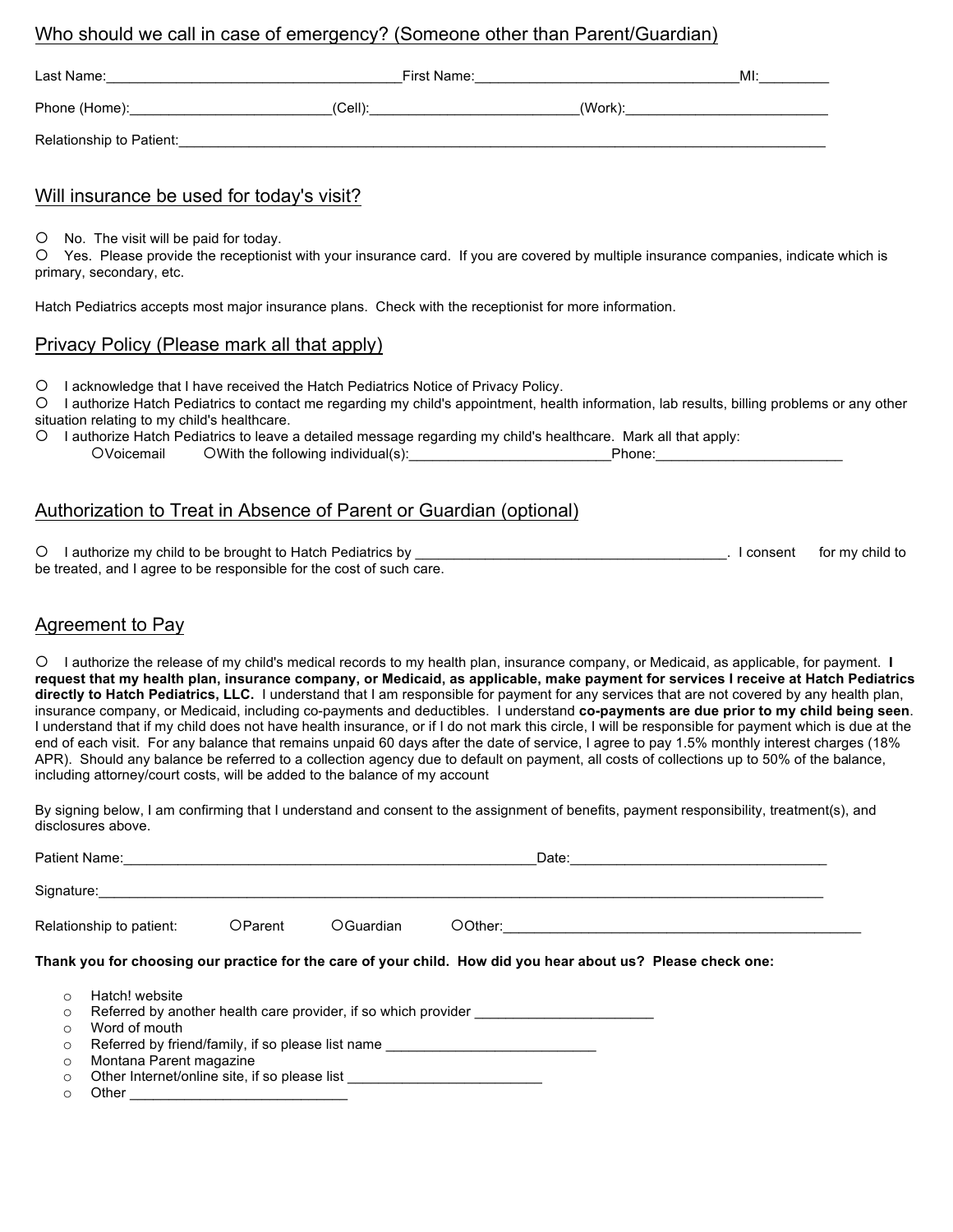# HATCH! PEDIATRICS

## **Patient Medical History**

|                                                                                                                                                                                                                                                                                                         | Date of Birth: Date of Birth:                                                                              |
|---------------------------------------------------------------------------------------------------------------------------------------------------------------------------------------------------------------------------------------------------------------------------------------------------------|------------------------------------------------------------------------------------------------------------|
| <b>Birth History</b>                                                                                                                                                                                                                                                                                    |                                                                                                            |
|                                                                                                                                                                                                                                                                                                         |                                                                                                            |
|                                                                                                                                                                                                                                                                                                         |                                                                                                            |
| Was your child born prematurely (before 37 weeks gestation)?<br>OYes                                                                                                                                                                                                                                    | <b>ONo</b>                                                                                                 |
| If yes, how many weeks gestation when born?                                                                                                                                                                                                                                                             |                                                                                                            |
| Did your child develop jaundice?<br><b>OYes</b><br>ONo                                                                                                                                                                                                                                                  |                                                                                                            |
| If yes, was treatment with lights required?<br><b>OYes</b><br><b>ONo</b>                                                                                                                                                                                                                                |                                                                                                            |
| Did your child pass the infant hearing test (older children will not have had this test)?                                                                                                                                                                                                               | <b>ONo</b><br><b>OYes</b>                                                                                  |
| Was blood collected for the Newborn Screening Test?<br>OYes                                                                                                                                                                                                                                             | <b>ONo</b>                                                                                                 |
| Describe any other problems during the newborn period: example and and all the state of the state of the state of the state of the state of the state of the state of the state of the state of the state of the state of the                                                                           |                                                                                                            |
|                                                                                                                                                                                                                                                                                                         |                                                                                                            |
|                                                                                                                                                                                                                                                                                                         |                                                                                                            |
| <b>Medications</b><br>Please list any prescription or over-the-counter / herbal medications taken by your child.                                                                                                                                                                                        |                                                                                                            |
| <b>Preferred Pharmacy</b>                                                                                                                                                                                                                                                                               |                                                                                                            |
| Allergies<br>Mark all that apply to this patient:<br><b>NONE</b><br>$\circ$<br>Penicillin (including Amoxicillin and Augmentin)<br>O<br>O<br>O<br>Cephalosporin (including Keflex/Omnicef//Rocephin)<br>O<br>O<br>Latex<br>O<br><b>Bee Stings</b><br>Pollen<br>O<br>O<br>Dust / dust mites<br>O<br>Mold | O<br>Peanuts<br>Other nuts<br>Shellfish<br>O<br>Eggs<br>O<br>Dairy<br>O<br>Wheat<br>O<br>Cats<br>O<br>Dogs |
| Other allergies? Please list:<br><u> 1980 - Johann Barbara, martin amerikan ba</u>                                                                                                                                                                                                                      |                                                                                                            |